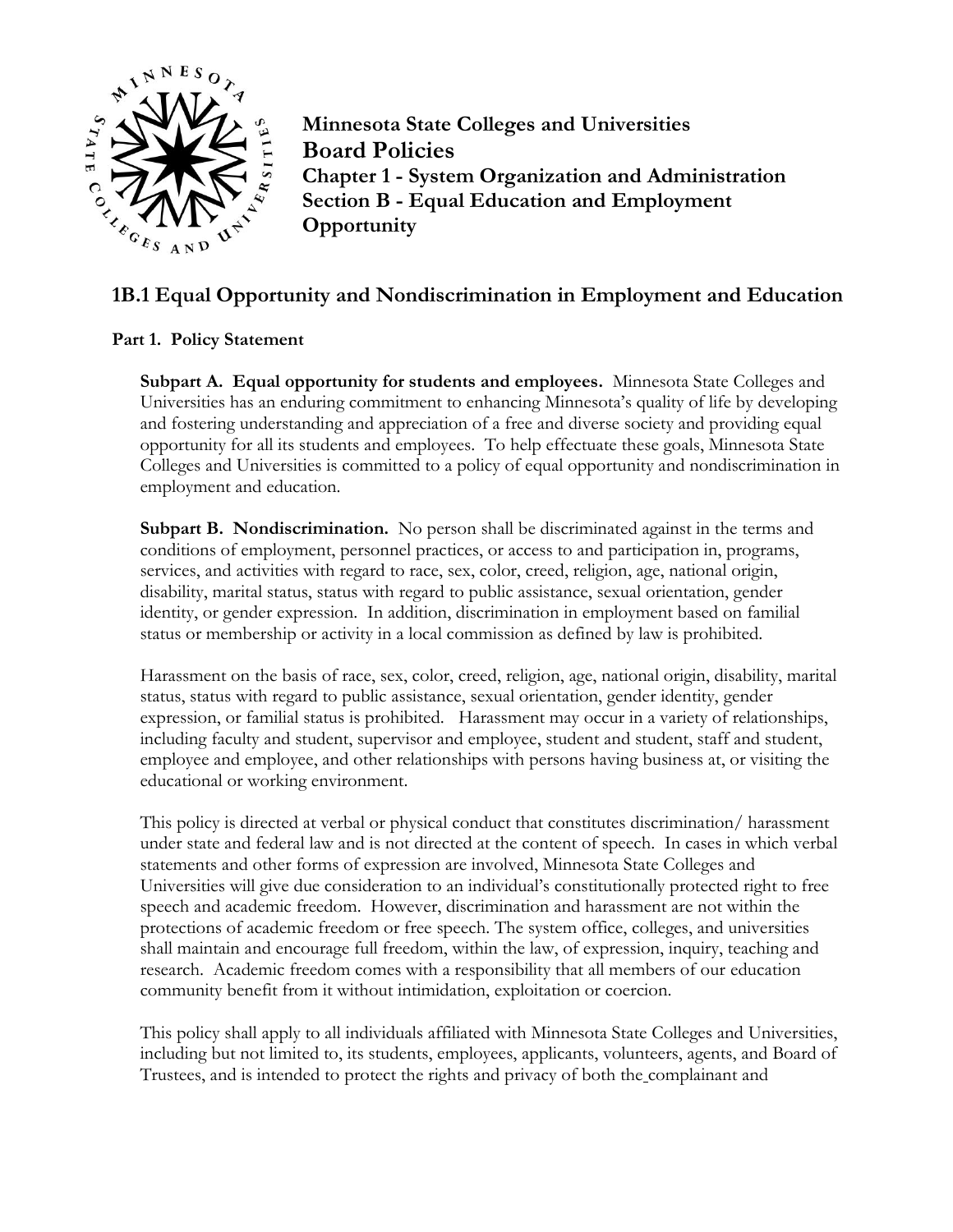respondent and other involved individuals, as well as to prevent retaliation or reprisal. Individuals who violate this policy shall be subject to disciplinary or other corrective action.

This policy supersedes all existing system, college, and university equal opportunity and nondiscrimination policies.

## **Part 2. Definitions.**

**Subpart A. Consensual Relationship.** Consensual relationship means a sexual or romantic relationship between two persons who voluntarily enter into such a relationship. Employees who are members of the same household should also refer to Board Policy 4.10, Nepotism.

**Subpart B. Discrimination.** Discrimination means conduct that is directed at an individual because of his or her protected class and that subjects the individual to different treatment by agents or employees so as to interfere with or limit the ability of the individual to participate in, or benefit from, the services, activities, or privileges provided by the system or colleges and universities or otherwise adversely affects the individual's employment or education.

**Subpart C. Discriminatory harassment.** Discriminatory harassment means verbal or physical conduct that is directed at an individual because of his or her protected class, and that is sufficiently severe, pervasive, or persistent so as to have the purpose or effect of creating a hostile work or educational environment.

As required by law, Minnesota State Colleges and Universities further defines sexual harassment as a form of sexual discrimination which is prohibited by state and federal law. Sexual harassment includes unwelcome sexual advances, requests for sexual favors, sexually motivated physical conduct, and other verbal or physical conduct of a sexual nature when:

- 1. Submission to such conduct is made either explicitly or implicitly a term or condition of an individual's employment or education, evaluation of a student's academic performance, or term or condition of participation in student activities or in other events or activities sanctioned by the college or university; or
- 2. Submission to or rejection of such conduct by an individual is used as the basis for employment or academic decisions or other decisions about participation in student activities or other events or activities sanctioned by the college or university; or
- 3. Such conduct has the purpose or effect of threatening an individual's employment; interfering with an individual's work or academic performance; or creating an intimidating, hostile, or offensive work or educational environment.

**Subpart D. Employee.** Employee means any individual employed by Minnesota State Colleges and Universities, including all faculty, staff, administrators, teaching assistants, graduate assistants, residence directors and student employees.

### **Subpart E. Protected Class.** For purposes of this policy:

- 1. Protected class includes race, sex, color, creed, religion, age, national origin, disability, marital status, status with regard to public assistance, sexual orientation, gender identity, or gender expression. In addition, familial status and membership or activity in a local human rights commission are protected classes in employment.
- 2. This policy prohibits use of protected class status as a factor in decisions affecting education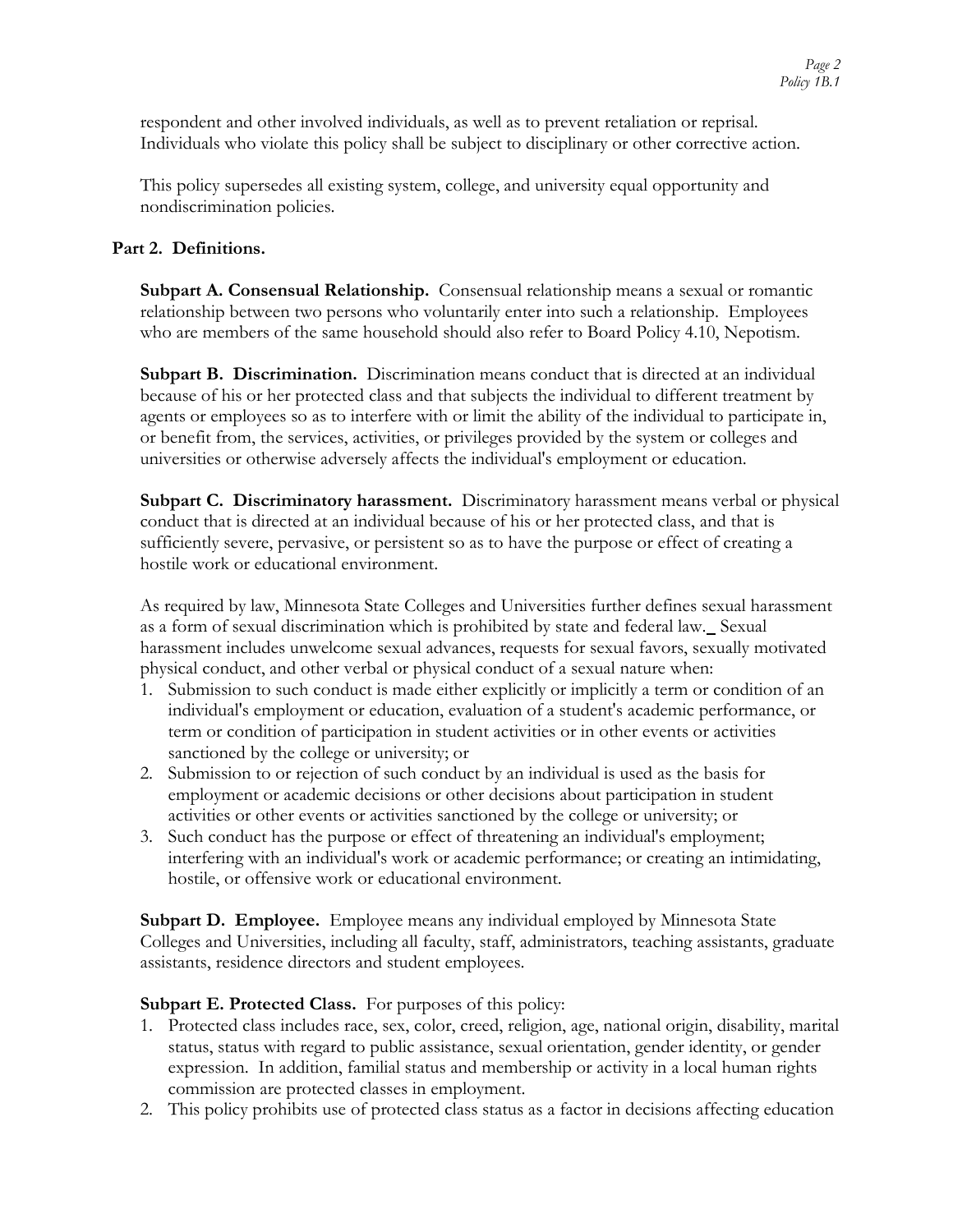and employment where prohibited by federal of state law.

**Subpart F. Retaliation.** Retaliation includes, but is not limited to, intentionally engaging in any form of intimidation, reprisal or harassment against an individual because he or she:

- a) made a complaint under this policy;
- b) assisted or participated in any manner in an investigation, or process under this policy, regardless of whether a claim of discrimination or harassment is substantiated;
- c) associated with a person or group of persons who are disabled or are of a different race, color, creed, religion, sexual orientation, gender identity, gender expression, or national origin; or
- d) Made a complaint or assisted or participated in any manner in an investigation or process with the Equal Employment Opportunity Commission, the U.S. Department of Education Office for Civil Rights, the Minnesota Department of Human Rights or other enforcement agencies, under any federal or stated nondiscrimination law, including the Civil Rights Act of 1964; Section 504 of the Rehabilitation Act of 1973; the Minnesota Human Rights Act, Minn. Stat. Ch. 363A, and their amendments.

Retaliation may occur whether or not there is a power or authority differential between the individuals involved.

**Subpart G. Sexual harassment and violence as sexual abuse.** Under certain circumstances, sexual harassment or violence may constitute sexual abuse according to Minnesota law. In such situations, the system office and colleges and universities shall comply with the reporting requirements in Minnesota Statutes Section 626.556 (reporting of maltreatment of minors) and Minnesota Statutes Section 626.557 (Vulnerable Adult Protection Act). Nothing in this policy will prohibit any college or university or the system office from taking immediate action to protect victims of alleged sexual abuse. Board Policy 1B.3 Sexual Violence addresses sexual violence.

**Subpart H. Student.** For purposes of this policy, the term "student" includes all persons who:

- 1. Are enrolled in one or more courses, either credit or non-credit, through a college or university;
- 2. Withdraw, transfer or graduate, after an alleged violation of the student conduct code.;
- 3. Are not officially enrolled for a particular term but who have a continuing relationship with the college or university;
- 4. Have been notified of their acceptance for admission or have initiated the process of application for admission or financial aid; or
- 5. Are living in a college or university residence hall although not enrolled in, or employed by, the institution.

**Part 3. Consensual Relationships.** An employee of Minnesota State Colleges and Universities shall not enter into a consensual relationship with a student or an employee over whom he or she exercises direct or otherwise significant academic, administrative, supervisory, evaluative, counseling, or extracurricular authority or influence. In the event a relationship already exists, each college and university and system office shall develop a procedure to reassign evaluative authority as may be possible to avoid violations of this policy. This prohibition does not limit the right of an employee to make a recommendation on personnel matters concerning a family or household member where